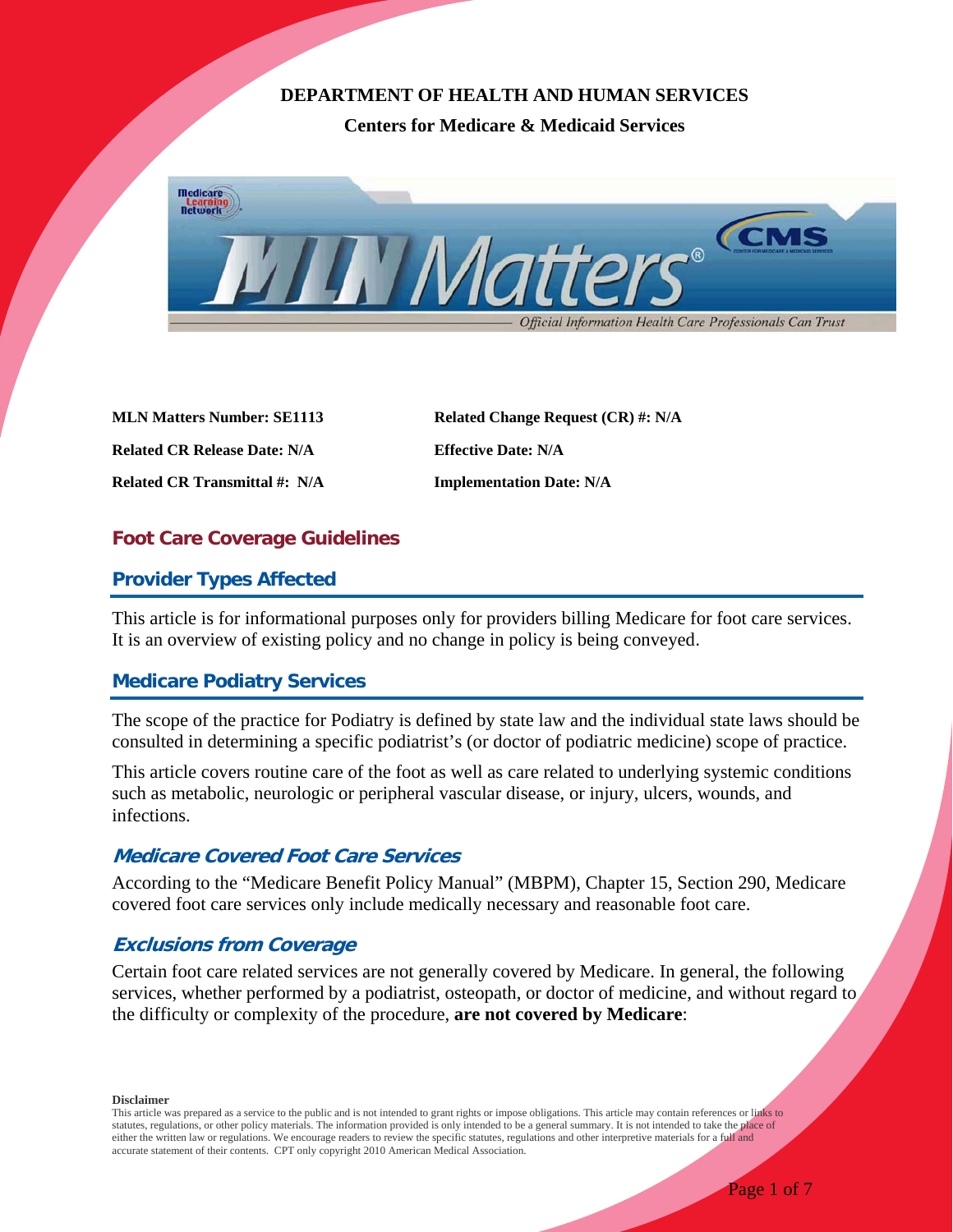#### **1. Treatment of Flat Foot**

 The term "flat foot" is defined as a condition in which one or more arches of the foot have flattened out. Services or devices directed toward the care or correction of such conditions, including the prescription of supportive devices, are not covered.

#### **2. Routine Foot Care**

 Except as discussed below in the section entitled **"Conditions that Might Justify Coverage"**, routine foot care is excluded from coverage. Services that normally are considered routine and not covered by Medicare include the following:

- The cutting or removal of corns and calluses;
- The trimming, cutting, clipping, or debriding of nails; and
- Other hygienic and preventive maintenance care, such as cleaning and soaking the feet, the use of skin creams to maintain skin tone of either ambulatory or bedfast patients, and any other service performed in the absence of localized illness, injury, or symptoms involving the foot.
- **3. Supportive Devices for Feet**

Orthopedic shoes and other supportive devices for the feet generally are not covered, except Medicare does cover such a shoe if it is an integral part of a leg brace, and its expense is included as part of the cost of the brace. Also, a narrow exception permits coverage of special shoes and inserts for certain patients with diabetes.

#### *Conditions that Might Justify Coverage*

The presence of a systemic condition such as metabolic, neurologic, or peripheral vascular disease may require scrupulous foot care by a professional that in the absence of such condition(s) would be considered routine (and, therefore, excluded from coverage). Accordingly, foot care that would otherwise be considered routine may be covered when systemic condition(s) result in severe circulatory embarrassment or areas of diminished sensation in the individual's legs or feet. In these instances, certain foot care procedures that otherwise are considered routine (e.g., cutting or removing corns and calluses, or trimming, cutting, clipping, or debriding nails) may pose a hazard when performed by a nonprofessional person on patients with such systemic conditions.

Although not intended as a comprehensive list, the following metabolic, neurologic, and peripheral vascular diseases (with synonyms in parentheses) most commonly represent the underlying conditions that might justify coverage for routine foot care:

- Diabetes mellitus \*
- Arteriosclerosis obliterans (A.S.O., arteriosclerosis of the extremities, occlusive peripheral arteriosclerosis)
- Buerger's disease (thromboangiitis obliterans)
- Chronic thrombophlebitis  $*$
- Peripheral neuropathies involving the feet
	- o Associated with malnutrition and vitamin deficiency \*

This article was prepared as a service to the public and is not intended to grant rights or impose obligations. This article may contain references or links to statutes, regulations, or other policy materials. The information provided is only intended to be a general summary. It is not intended to take the place of either the written law or regulations. We encourage readers to review the specific statutes, regulations and other interpretive materials for a full and accurate statement of their contents. CPT only copyright 2010 American Medical Association.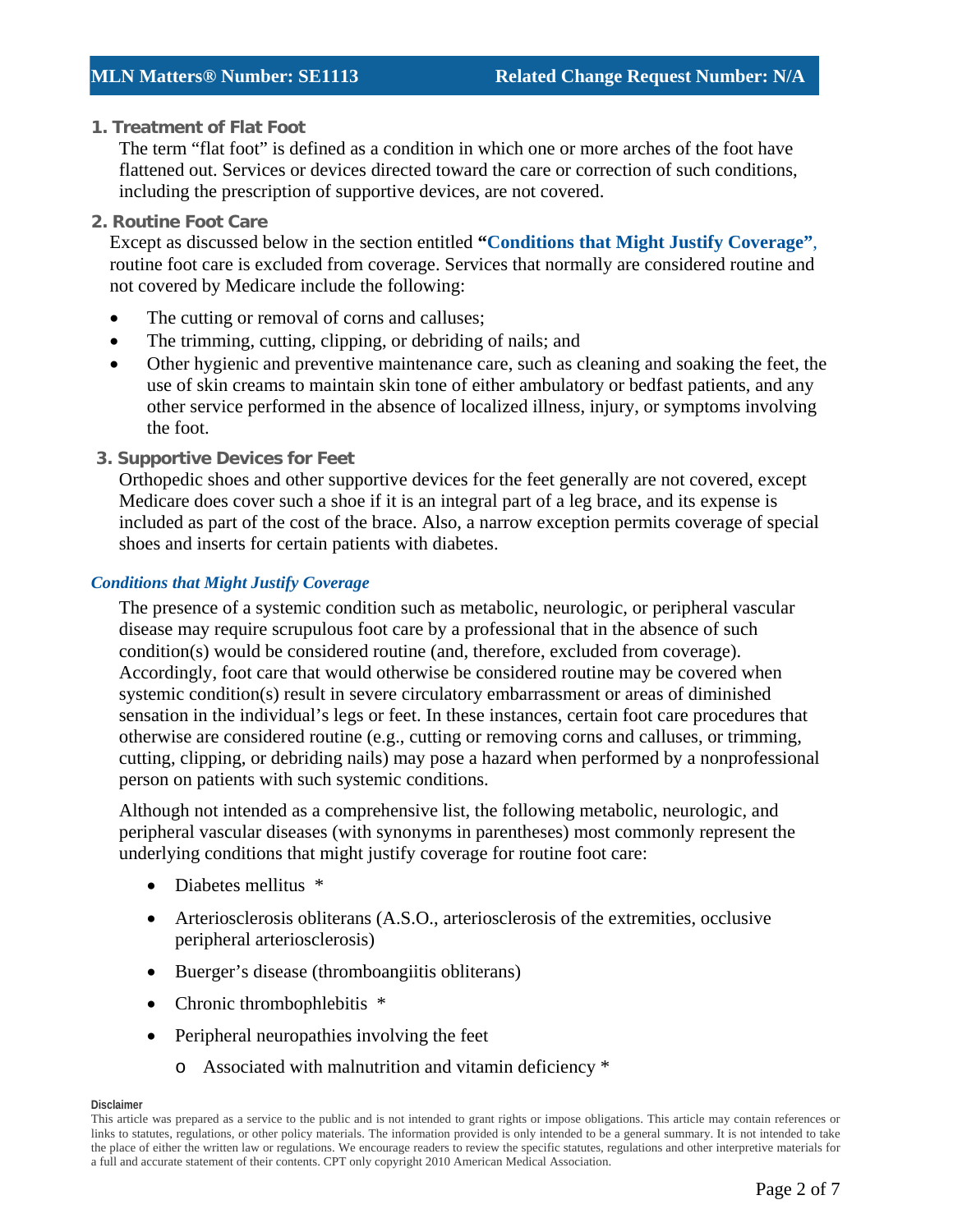- Malnutrition (general, pellagra)
- Alcoholism
- Malabsorption (celiac disease, tropical sprue)
- Pernicious anemia
	- o Associated with carcinoma \*
	- o Associated with diabetes mellitus \*
	- o Associated with drugs and toxins \*
	- o Associated with multiple sclerosis \*
	- o Associated with uremia (chronic renal disease) \*
	- o Associated with traumatic injury
	- o Associated with leprosy or neurosyphilis
	- o Associated with hereditary disorders
		- Hereditary sensory radicular neuropathy
		- Angiokeratoma corporis diffusum (Fabry's)
		- Amyloid neuropathy

## **When the patient's condition is one of those designated above by an asterisk (\*), routine procedures are covered only if the patient is under the active care of a doctor of medicine or osteopathy who documents the condition.**

In addition, the following may be covered:

- The treatment of warts (including plantar warts) on the foot is covered to the same extent as services provided for the treatment of warts located elsewhere on the body.
- In the absence of a systemic condition, treatment of mycotic nails may be covered. **The treatment of mycotic nails for an ambulatory patient** is covered only when the physician attending the patient's mycotic condition documents that (1) there is clinical evidence of mycosis of the toenail, and (2) the patient has marked limitation of ambulation, pain, or secondary infection resulting from the thickening and dystrophy of the infected toenail plate. **The treatment of mycotic nails for a non ambulatory patient** is covered only when the physician attending the patient's mycotic condition documents that (1) there is clinical evidence of mycosis of the toenail, and (2) the patient suffers from pain or secondary infection resulting from the thickening and dystrophy of the infected toenail plate.

## **Presumption of Coverage for Routine Services**

When evaluating whether the routine services can be reimbursed, a presumption of coverage may be made where the evidence available discloses certain physical and/or clinical findings consistent with the diagnosis and indicative of severe peripheral involvement. For the purposes of applying this presumption, please refer to the "Medicare Benefit Policy Manual", Chapter 15, Section 290.

This article was prepared as a service to the public and is not intended to grant rights or impose obligations. This article may contain references or links to statutes, regulations, or other policy materials. The information provided is only intended to be a general summary. It is not intended to take the place of either the written law or regulations. We encourage readers to review the specific statutes, regulations and other interpretive materials for a full and accurate statement of their contents. CPT only copyright 2010 American Medical Association.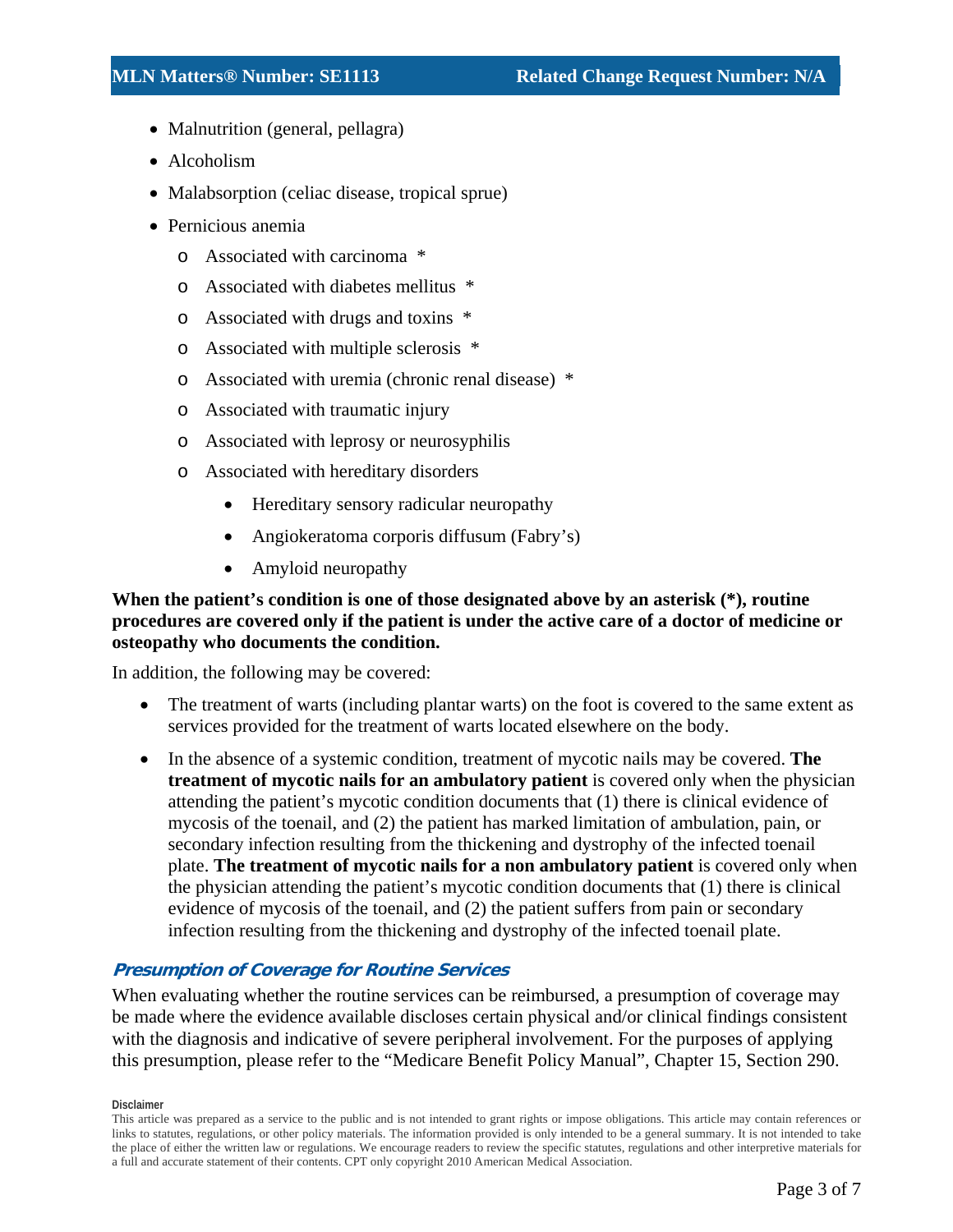When the routine services are **rendered by a podiatrist**, your Medicare carrier may deem the active care requirement met if the claim or other evidence available discloses that the patient has seen an M.D. or D.O. for treatment and/or evaluation of the complicating disease process during the six-month period prior to the rendition of the routine-type services.

The carrier may also accept the podiatrist's statement that the diagnosing and treating M.D. or D.O. also concurs with the podiatrist's findings as to the severity of the peripheral involvement indicated.

#### **Foot Care for Patients with Chronic Disease**

**Diabetic Sensory Neuropathy: Loss of Protective Sensation (LOPS)**  Effective for services furnished on or after July 1, 2002, Medicare covers an evaluation (examination and treatment) of the feet no more often than every six months for individuals with a documented diagnosis of diabetic sensory neuropathy and LOPS, as long as the beneficiary has not seen a foot care specialist for some other reason in the interim.

The diagnosis of diabetic sensory neuropathy with LOPS should be established and documented prior to coverage of foot care. Other causes of peripheral neuropathy should be considered and investigated by the primary care physician prior to initiating or referring for foot care for persons with LOPS.

Please refer to the "National Coverage Determination (NCD), entitled "Services Provided for the Diagnosis and Treatment of Diabetic Sensory Neuropathy with Loss of Protective Sensation (LOPS) (aka Diabetic Peripheral Neuropathy)" for more information. This NCD is available at [http://www.cms.gov/medicare-coverage-database/details/ncd-](http://www.cms.gov/medicare-coverage-database/details/ncd-details.aspx?NCDId=171&ncdver=1&bc=BAAAgAAAAAAA&)

[details.aspx?NCDId=171&ncdver=1&bc=BAAAgAAAAAAA&](http://www.cms.gov/medicare-coverage-database/details/ncd-details.aspx?NCDId=171&ncdver=1&bc=BAAAgAAAAAAA&) on the Centers for Medicare & Medicaid Services (CMS) website.

## **Lower Extremity Wound Care**

# **Electrostimulation and Electromagnetic Therapy for Wounds (Claims submitted on or after July 6, 2004)**

The Centers for Medicare & Medicaid Services (CMS) will allow for coverage for the use of electrical stimulation and electromagnetic therapy for chronic Stage III and Stage IV pressure ulcers, arterial ulcers, diabetic ulcers, and venous stasis ulcers when certain conditions are met

For more detailed information, please refer to National Coverage Determination (NCD) for "Electrical Stimulation (ES) and Electromagnetic Therapy for the Treatment of Wounds," which can be found at [http://www.cms.gov/medicare-coverage-database/details/ncd](http://www.cms.gov/medicare-coverage-database/details/ncd-details.aspx?NCDId=131&ncdver=3&bc=BAABAAAAAAAA&)[details.aspx?NCDId=131&ncdver=3&bc=BAABAAAAAAAA](http://www.cms.gov/medicare-coverage-database/details/ncd-details.aspx?NCDId=131&ncdver=3&bc=BAABAAAAAAAA&) on the CMS website.

## **Hyperbaric Oxygen (HBO) Therapy for Hypoxic Wounds and Diabetic Wounds of the Lower Extremities (CAG-00060N)**

For claims submitted on or after April 1, 2000, HBO therapy in the treatment of diabetic wounds of the lower extremities will be covered in patients who meet each of the following three criteria. Patient has:

• Type I or Type II Diabetes and has a lower extremity wound that is due to diabetes;

This article was prepared as a service to the public and is not intended to grant rights or impose obligations. This article may contain references or links to statutes, regulations, or other policy materials. The information provided is only intended to be a general summary. It is not intended to take the place of either the written law or regulations. We encourage readers to review the specific statutes, regulations and other interpretive materials for a full and accurate statement of their contents. CPT only copyright 2010 American Medical Association.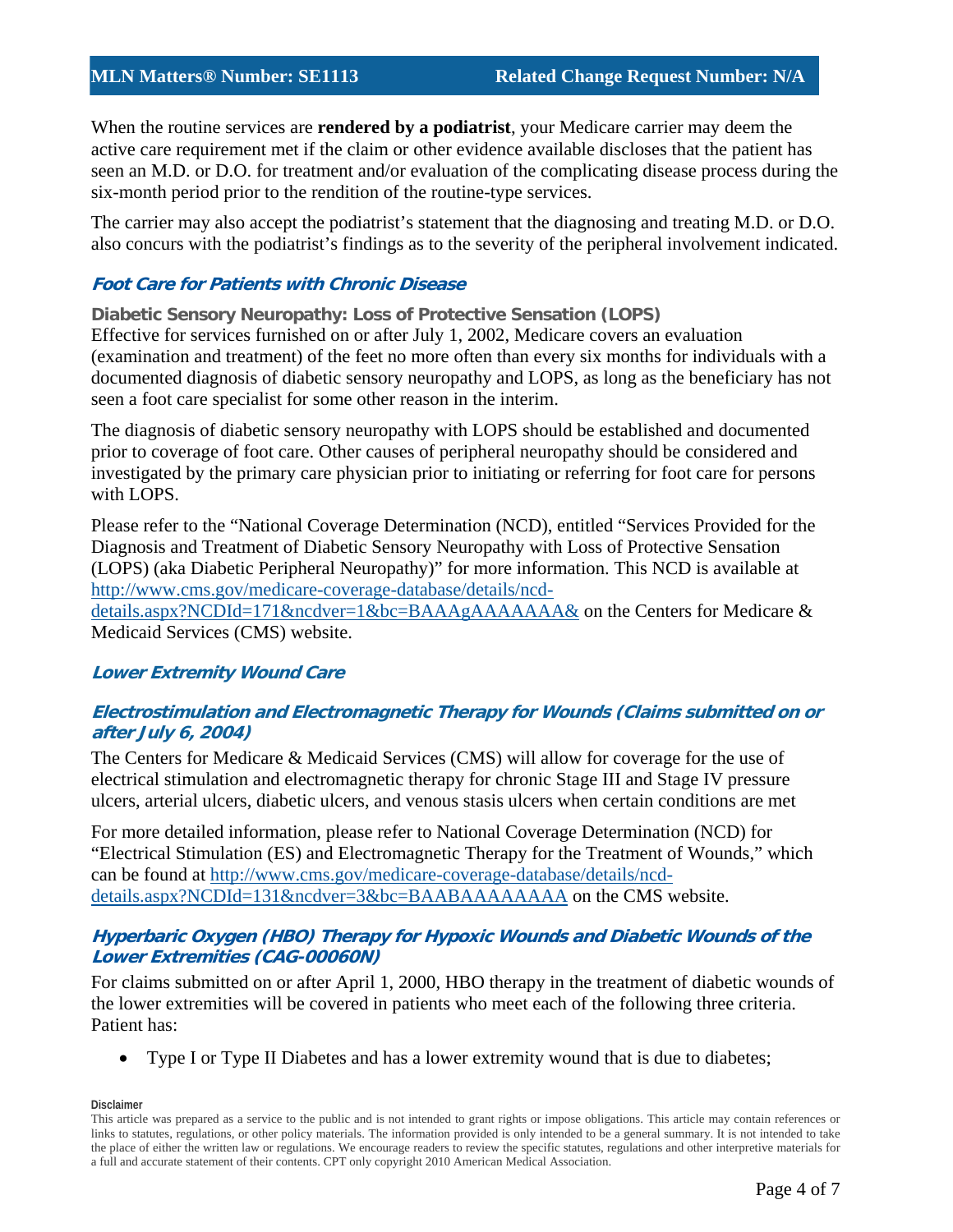- A wound classified as Wagner grade III or higher; and has
- Failed an adequate course of standard wound therapy (defined below).

The use of HBO therapy will be covered as adjunctive therapy **only after there are no measurable signs of healing for at least 30-days of treatment with standard wound therapy** and must be used in addition to standard wound care.

Failure to respond to standard wound care occurs when there are no measurable signs of healing for at least 30 consecutive days. Wounds must be evaluated at least every 30 days during administration of HBO therapy. Continued treatment with HBO therapy is not covered if measurable signs of healing have not been demonstrated within any 30-day period of treatment.

For more information about HBO therapy for diabetic wounds of the lower extremities, please refer to the NCD for Hyperbaric Oxygen Therapy, which is available at [http://www.cms.gov/medicare](http://www.cms.gov/medicare-coverage-database/details/ncd-details.aspx?NCDId=12&ncdver=3&NCAId=37&ver=7&NcaName=Hyperbaric+Oxygen+Therapy+for+Hypoxic+Wounds+and+Diabetic+Wounds+of+the+Lower+Extremities&fromdb=true&IsPopup=y&bc=AAAAAAAAEAgA&)[coverage-database/details/ncd-](http://www.cms.gov/medicare-coverage-database/details/ncd-details.aspx?NCDId=12&ncdver=3&NCAId=37&ver=7&NcaName=Hyperbaric+Oxygen+Therapy+for+Hypoxic+Wounds+and+Diabetic+Wounds+of+the+Lower+Extremities&fromdb=true&IsPopup=y&bc=AAAAAAAAEAgA&)

[details.aspx?NCDId=12&ncdver=3&NCAId=37&ver=7&NcaName=Hyperbaric+Oxygen+Therapy](http://www.cms.gov/medicare-coverage-database/details/ncd-details.aspx?NCDId=12&ncdver=3&NCAId=37&ver=7&NcaName=Hyperbaric+Oxygen+Therapy+for+Hypoxic+Wounds+and+Diabetic+Wounds+of+the+Lower+Extremities&fromdb=true&IsPopup=y&bc=AAAAAAAAEAgA&) [+for+Hypoxic+Wounds+and+Diabetic+Wounds+of+the+Lower+Extremities&fromdb=true&IsPop](http://www.cms.gov/medicare-coverage-database/details/ncd-details.aspx?NCDId=12&ncdver=3&NCAId=37&ver=7&NcaName=Hyperbaric+Oxygen+Therapy+for+Hypoxic+Wounds+and+Diabetic+Wounds+of+the+Lower+Extremities&fromdb=true&IsPopup=y&bc=AAAAAAAAEAgA&) [up=y&bc=AAAAAAAAEAgA&](http://www.cms.gov/medicare-coverage-database/details/ncd-details.aspx?NCDId=12&ncdver=3&NCAId=37&ver=7&NcaName=Hyperbaric+Oxygen+Therapy+for+Hypoxic+Wounds+and+Diabetic+Wounds+of+the+Lower+Extremities&fromdb=true&IsPopup=y&bc=AAAAAAAAEAgA&) .

## **Additional Billing Guidelines**

#### **Claims Involving Complicating Conditions**

- When submitting claims for services furnished to Medicare beneficiaries who have complicating conditions, **the name of the M.D. or D.O. who diagnosed the complicating condition must be submitted with the claim**, along with the **approximate date** that the beneficiary was last seen by the indicated physician.
- Document carefully any convincing evidence showing that non-professional performance of a service would have been hazardous for the beneficiary because of an underlying systemic disease. Stating that the beneficiary has a complicating condition such as diabetes does not of itself indicate the severity of the condition.
- Exceptional situations include initial diagnostic services performed in connection with a specific symptom or complaint if it seems likely that its treatment would be covered even though the resulting diagnosis may be one requiring only non-covered care.
- The exclusion of foot care is **determined by the nature of the service** and not according to who provides the service. When an itemized bill shows both covered services and non-covered services that are not integrally related to the covered service, the portion of the charges that are attributable to the non-covered services should be denied.
- Sometimes payment is made for incidental non-covered services that are performed as a necessary and integral part of, and secondary to, a covered procedure. For example, if toenails must be trimmed in order to apply a cast to a fractured foot, then the charge for the trimming of nails would be covered.

This article was prepared as a service to the public and is not intended to grant rights or impose obligations. This article may contain references or links to statutes, regulations, or other policy materials. The information provided is only intended to be a general summary. It is not intended to take the place of either the written law or regulations. We encourage readers to review the specific statutes, regulations and other interpretive materials for a full and accurate statement of their contents. CPT only copyright 2010 American Medical Association.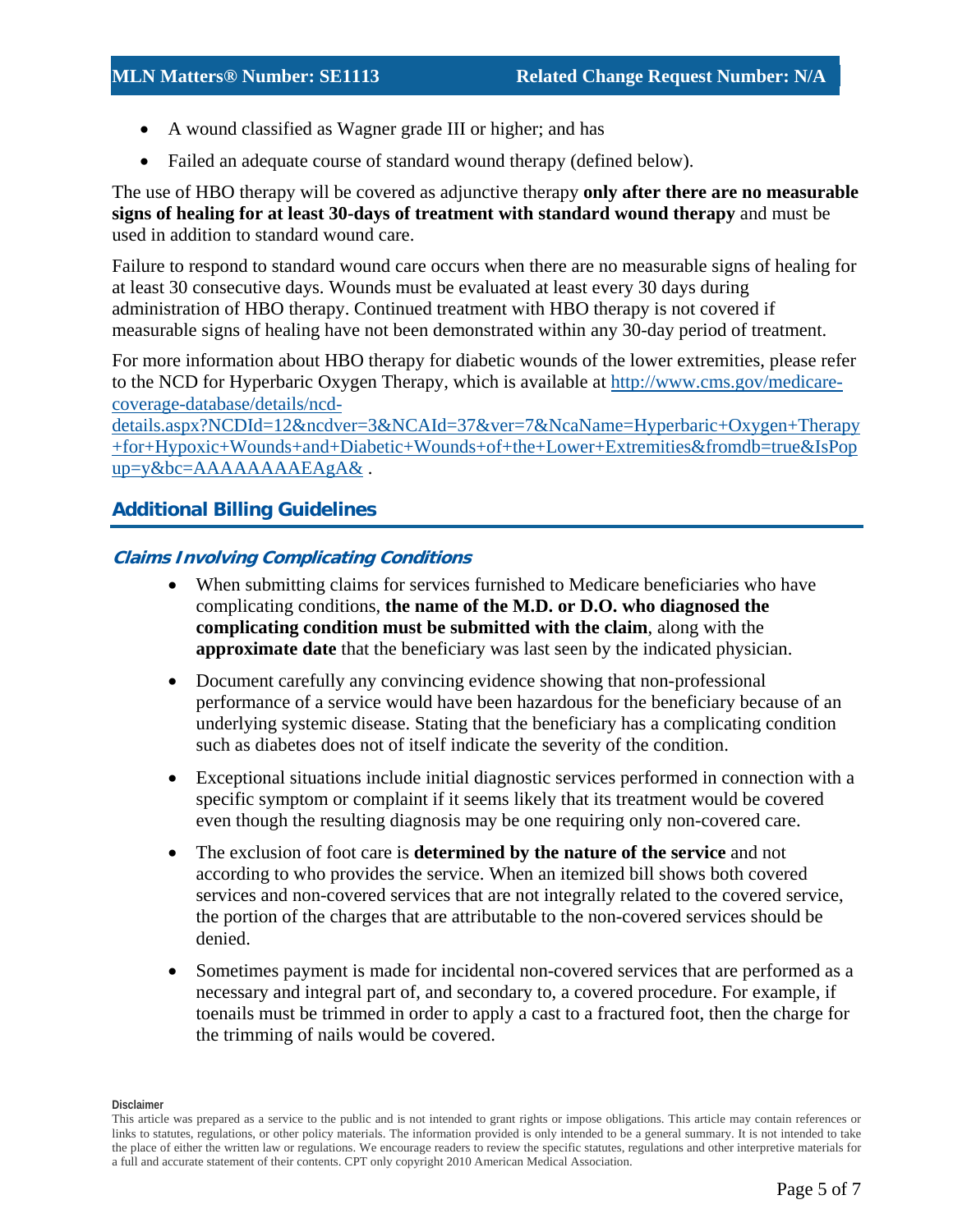- However, a separately itemized charge for this excluded service would not be allowed. Please refer to your Medicare contractor for questions about coverage that is "incident to" a covered procedure.
- Information about coverage **Incident to Physician's Professional Services** can also be found in the "Medicare Benefit Policy Manual," Chapter 15, Covered Medical and Other Health Services, Section 60 – Services and Supplies.

## **Therapeutic Shoes for Individuals with Diabetes ([MBPM, Chapter 15, Section 140\)](http://new.cms.hhs.gov/manuals/downloads/bp102c15.pdf)**

- Coverage of depth or custom-molded therapeutic shoes and inserts for individuals with diabetes is available as of May 1, 1993.
- These diabetic shoes are covered if the requirements specified in the "Medicare Benefits Policy Manual," Chapter 15, Section 140, regarding certification and prescription are met.
- This benefit provides for a pair of diabetic shoes each equipped so that the affected limb, as well as the remaining limb, is protected, , even if only one foot suffers from diabetic foot disease.
- Claims for therapeutic shoes for diabetics are processed by the Durable Medical Equipment Medicare Administrative Contractors (DME MACs). Therapeutic shoes for diabetics are not DME and are not considered DME or orthotics, but a separate category of coverage under Medicare Part B.

# **Related Links**

#### **Medicare Manuals**

The "Medicare Benefit Policy Manual," Publication 100-2, Chapter 15, can be found at [http://www.cms.gov/manuals/Downloads/bp102c15.pdf](http://www.cms.hhs.gov/manuals/Downloads/bp102c15.pdf) on the CMS website.

The "Medicare Program Integrity Manual" can be found at [http://www.cms.gov/manuals/downloads/pim83c05.pdf](http://www.cms.hhs.gov/manuals/downloads/pim83c05.pdf) on the CMS website.

The "National Coverage Determination Manual" can be found at https://www.cms.gov/Regulations-and-Guidance/Guidance/Manuals/Internet-Only-Manuals-IOMs-Items/CMS014961.html on the CMS website.

#### Local Coverage Decisions

The Medicare Coverage Database provides access to local coverage decision articles published for Medicare contractors. These articles can be found at [http://www.cms.gov/mcd/index\\_local\\_alpha.asp?from=alphaarticle&letter=P](http://www.cms.hhs.gov/mcd/index_local_alpha.asp?from=alphaarticle&letter=P) on the CMS website.

## **Related Change Requests and MLN Matters Articles**

Program Memorandum Transmittal AB-02-096, Change Request 2269, "Coverage and Billing of the Diagnosis and Treatment of Peripheral Neuropathy with Loss of Protective Sensation in People

This article was prepared as a service to the public and is not intended to grant rights or impose obligations. This article may contain references or links to statutes, regulations, or other policy materials. The information provided is only intended to be a general summary. It is not intended to take the place of either the written law or regulations. We encourage readers to review the specific statutes, regulations and other interpretive materials for a full and accurate statement of their contents. CPT only copyright 2010 American Medical Association.